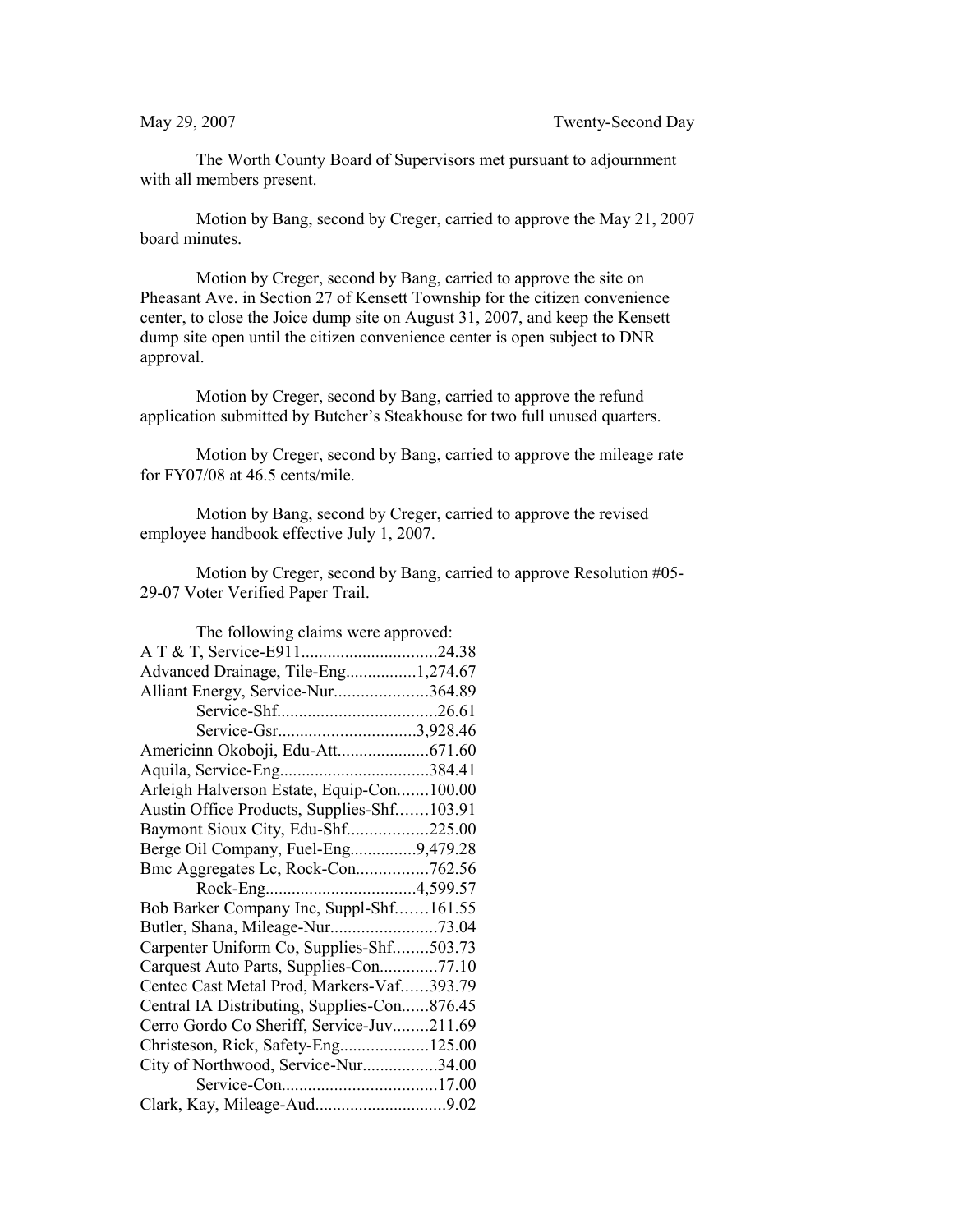| County Case Management, Serv-Mha198.00                                       |  |
|------------------------------------------------------------------------------|--|
| Culligan Mason City, Service-Shf13.50                                        |  |
| Datamaxx, Service-Shf148.00                                                  |  |
| Dell Marketing L P, Equip-It/Gis2,268.20                                     |  |
|                                                                              |  |
| Department of Human Serv, Serv-Mha45.01                                      |  |
| Dick's Place, Service-Shf275.00                                              |  |
| Dorsey, Kelli, Mileage-Nur52.80                                              |  |
| Electronic Transactions, Serv-Mha1,471.00                                    |  |
| Environmental Systems, Equip-Dap12,614.81                                    |  |
| Falkstone Llc, Rock-Con72.42                                                 |  |
| Fallgatter's Market, Supplies-Nur30.37                                       |  |
|                                                                              |  |
|                                                                              |  |
|                                                                              |  |
| Farmers State Bank, Pymt-Ndp70,620.00                                        |  |
| Fidlar Companies, Supplies-Scp81.26                                          |  |
| Five Star Shop Service, Supplies-Eng142.75                                   |  |
|                                                                              |  |
| Floyd & Leonard Auto, Supplies-Con449.08<br>Francis Lauer, Service-Juv326.55 |  |
|                                                                              |  |
| Greve Law Office, Rent-Att250.00                                             |  |
|                                                                              |  |
| H & H Food Service, Supplies-Shf446.52                                       |  |
| Hanson, Jake, Mileage-Trs206.23                                              |  |
|                                                                              |  |
| Hartman, Lisa, Mileage-Nur31.02                                              |  |
|                                                                              |  |
| Heartland Power Coop, Service-Con75.66                                       |  |
| Heritage Residence, Service-Mha137.70                                        |  |
| Service-Mha1,537.80                                                          |  |
| Hickle, Jolene, Reimb-Nur20.00                                               |  |
| Hitchcock, Ashley, Mileage-Hha92.75                                          |  |
| Huebner, Cheryl, Mileage-Nur106.13                                           |  |
| Hygienic Laboratory Acct, Service-Con4.00                                    |  |
| IA Dept of Trans, Supplies-Eng1,060.36                                       |  |
|                                                                              |  |
| Ios Office Solutions, Supplies-Asr29.57                                      |  |
|                                                                              |  |
| Iowa Dept of Human Ser, Ser-Mha28,499.06                                     |  |
| Service-Mha3,063.94                                                          |  |
|                                                                              |  |
|                                                                              |  |
| Iowa Secretary of State, Dues-Scp30.00                                       |  |
| Joe's Collision & Perf, Serv-Shf275.00                                       |  |
|                                                                              |  |
|                                                                              |  |
| Johnson, Teresa, Mileage-Nur41.36                                            |  |
| Konica Minolta Business, Service-Nur44.76                                    |  |
|                                                                              |  |
| Lovik, Mark, Well Plug-San200.00                                             |  |
| Low's Standard, Fuel-Asr47.50                                                |  |
|                                                                              |  |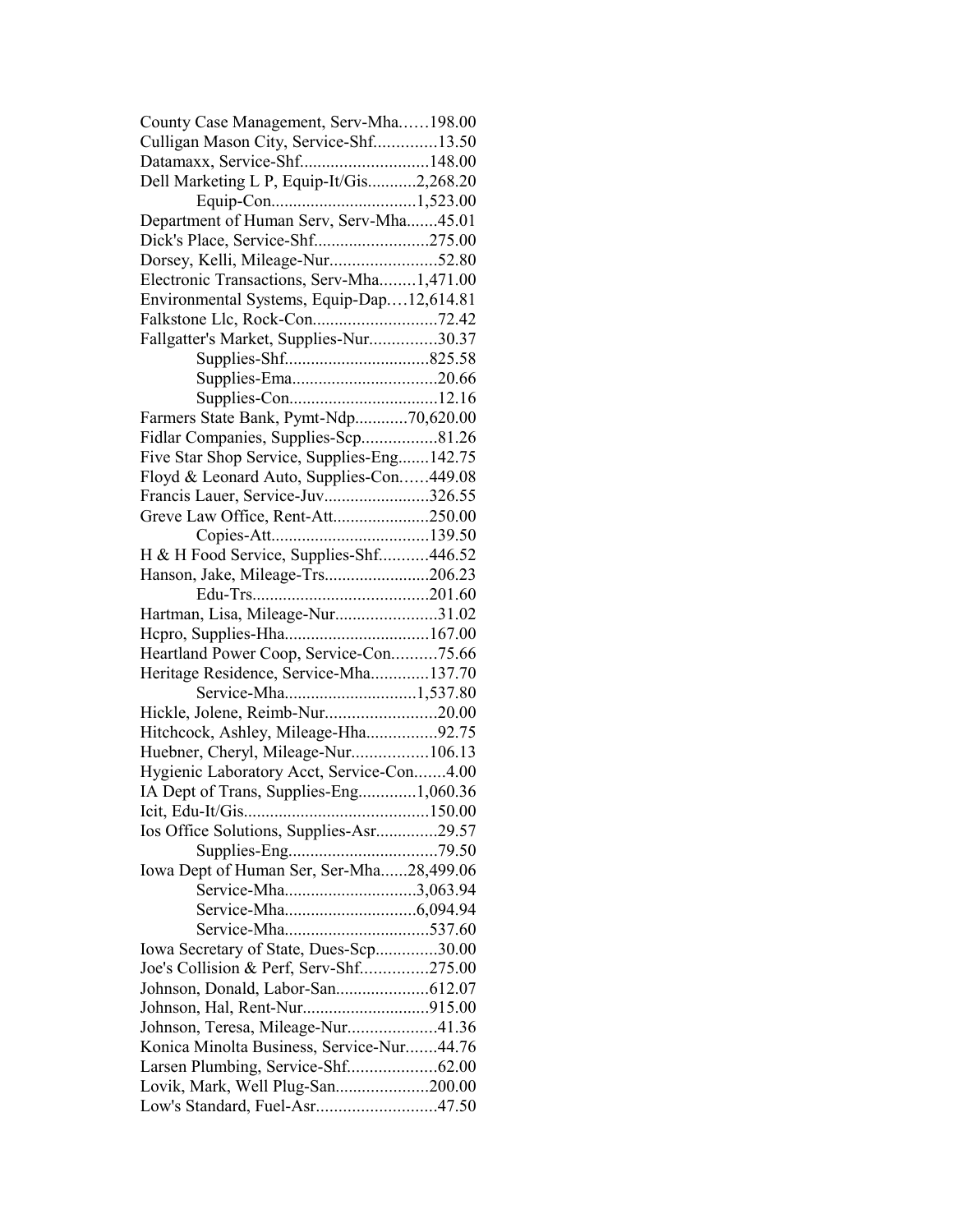| Mad-Gaard Construction, Serv-Gsr1,700.00                                         |  |
|----------------------------------------------------------------------------------|--|
| Mail Services L.C., Service-Trs251.23                                            |  |
| Manly Junction Signal, Service-Zon9.10                                           |  |
|                                                                                  |  |
| Marshall & Swift Inc, Service-Eng19.97                                           |  |
| Martin Marietta Aggregat, Suppl-Con107.85                                        |  |
| Mason City Business Systems, Serv-Shf93.61                                       |  |
| Mason City Clinic, Service-Mha527.00                                             |  |
| Mcleod USA, Service-Eng10.10                                                     |  |
| Medline Industries Inc., Supplies-Nur146.77                                      |  |
| Mental Health Center, Service-Mha5,103.78                                        |  |
| Mercy Medical Center, Service-Shf162.00                                          |  |
| Meridan It Solutions Inc, Suppl-Nur1,427.00                                      |  |
| Midwest Wheel Companies, Parts-Eng85.81                                          |  |
|                                                                                  |  |
| No IA Juvenile Detention, Service-Juv600.00                                      |  |
| North IA Area Comm Colle, Edu-Shf40.00                                           |  |
| Northwood Anchor, Service-Con101.80                                              |  |
| Northwood Equip Inc, Supplies-Con18.33                                           |  |
| Northwood Lumber Co, Supplies-Con208.39                                          |  |
|                                                                                  |  |
| Northwood True Value, Supplies-Gsr77.89                                          |  |
|                                                                                  |  |
| Northwood Welding, Service-Con5.48                                               |  |
| Northwoods State Bank, Exp-Shf437.70                                             |  |
|                                                                                  |  |
|                                                                                  |  |
|                                                                                  |  |
| Olson, Lisa, Mileage-Hha36.96                                                    |  |
|                                                                                  |  |
|                                                                                  |  |
| Opportunity Village, Service-Mha1,096.01<br>Parks, Kristie, Mileage-Nur51.92     |  |
|                                                                                  |  |
| Positive Promotions Inc, Supplies-San8.00                                        |  |
|                                                                                  |  |
|                                                                                  |  |
|                                                                                  |  |
| Recio, Orlando, Rent-Soc200.00                                                   |  |
|                                                                                  |  |
|                                                                                  |  |
|                                                                                  |  |
| Scantron Service Group, Equip-Dap1,002.00<br>Schickel, Candila, Service-Chm60.50 |  |
| Signatures Supper Club, Grant-Nur294.80                                          |  |
|                                                                                  |  |
|                                                                                  |  |
| Staples Credit Plan, Supplies-Nur140.74                                          |  |
|                                                                                  |  |
| Thomas Capranos, Rent-Nur200.00<br>Trading Post, Supplies553.99                  |  |
|                                                                                  |  |
| Treasurer, State of Iowa, Edu-Shf740.00                                          |  |
| Treasurer-State of Iowa, Service-Juv7,330.68                                     |  |